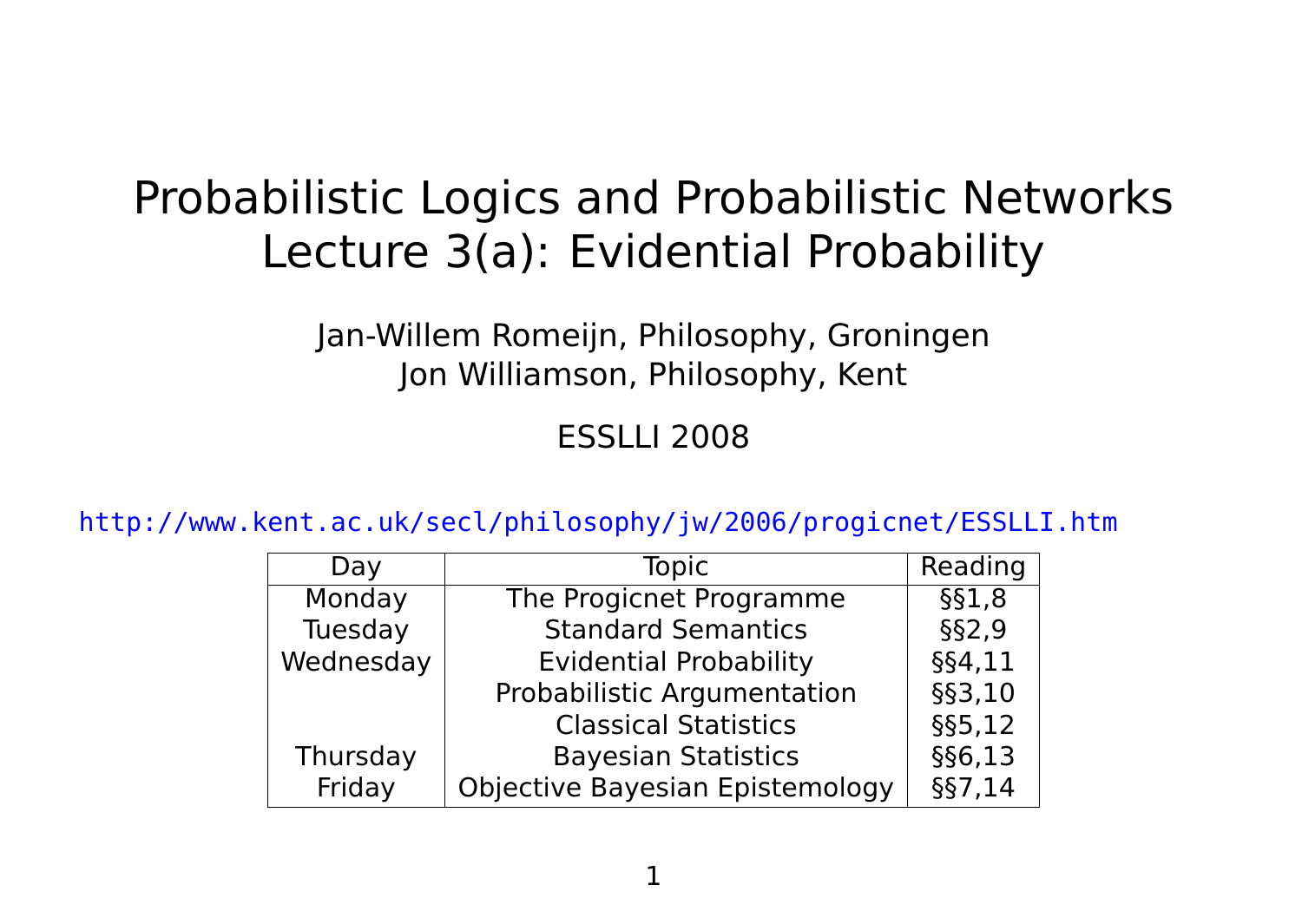### **Contents**

|   | <b>1 Basic Theory</b>           | $\mathbf{3}$ |
|---|---------------------------------|--------------|
|   | 2 Kyburg's View                 | 4            |
|   | <b>3</b> Statistical Statements | 5            |
|   | <b>4</b> Conflict Resolution    | 6            |
|   | <b>5</b> Entailment             | 8            |
| 6 | <b>Inference</b>                | 10           |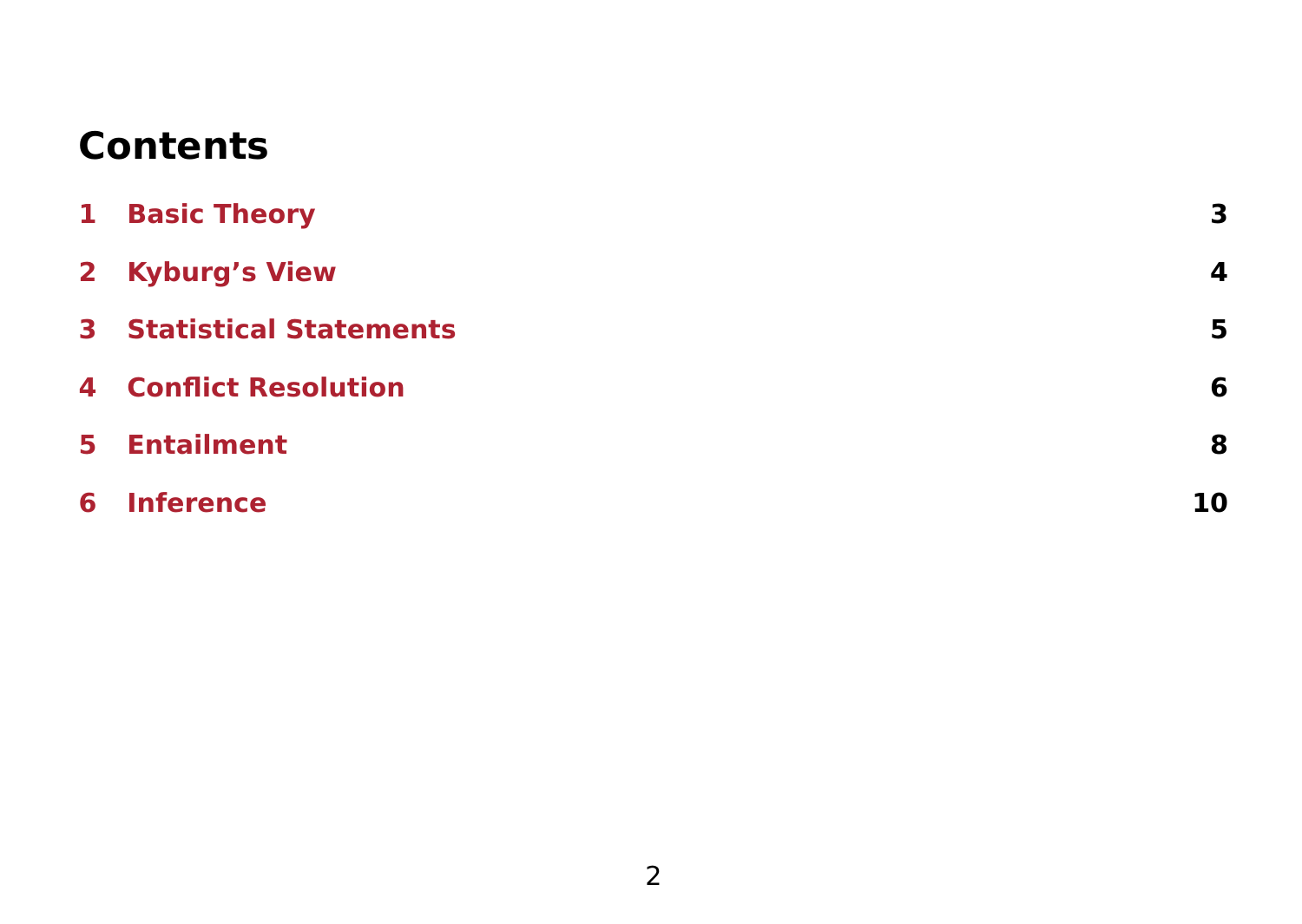# <span id="page-2-0"></span>**1 Basic Theory**

- **Calibration:** probability assessments should be based upon relative frequencies, to the extent that we know them,
- **Total Evidence:** the assignment of probability to specific events should be determined by everything that is known about that event.
	- **•** Evidential certainties  $\Gamma_{\delta}$ .
		- **–** Evidential propositions whose probability of error is less than δ.
	- **•** Evidential probability Prob $(\theta, \Gamma_{\delta}) = [l, u].$ 
		- **–** An interval rather than a sharp probability.
		- **–** Interpret this as bounds on P**(**θ**)**, the sharp probability of θ.
	- Practical certainties  $\Gamma_{\varepsilon}$  are the inductive consequences of  $\Gamma_{\delta}$ .
		- $\theta$  such that  $Prob(θ, Γ_δ) ⊆ [1 − ε, 1].$
		- **–** Risk of error is less than ϵ.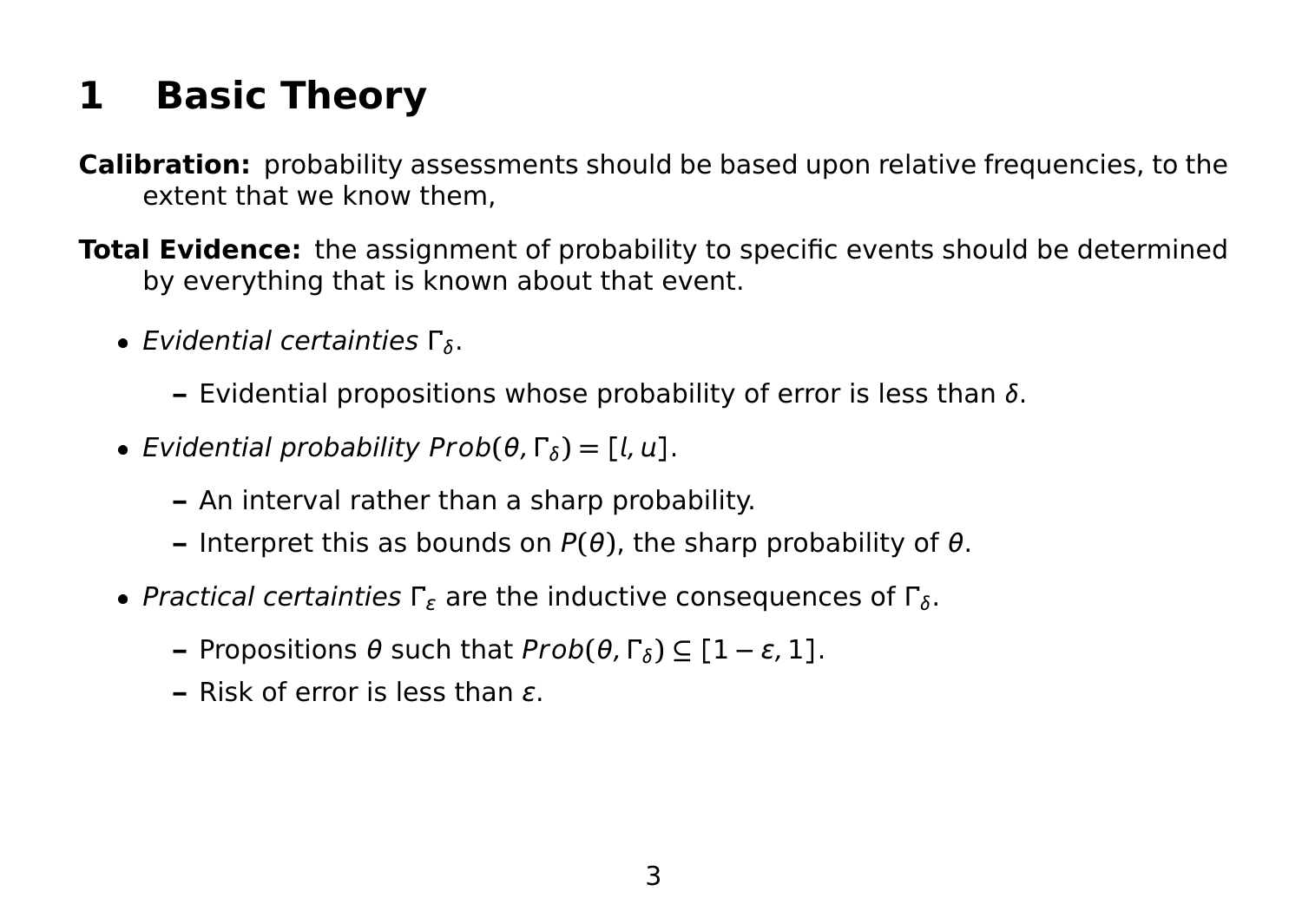# <span id="page-3-0"></span>**2 Kyburg's View**

Kyburg was interested in the bounds,  $Prob(\theta, \Gamma_{\delta})$ , rather than the sharp  $P(\theta)$ :

we could say that any 'degree of belief' satisfying the probability bounds was 'rational'. But what would be the point of doing so? We agree with Ramsey that logic cannot determine a real-valued a priori degree of belief in pulling a black ball from an urn. This seems a case where degrees of belief are not appropriate. No particular degree of belief is defensible. We deny that there are any appropriate a priori degrees of belief, though there is a fine a priori probability: **[**0, 1**]**. There are real valued bounds on degrees of belief, determined by the logical structure of our evidence. [\(Kyburg Jr,](#page-12-0) [2003,](#page-12-0) p. 147)

#### So,

- **•** evidence determines the interval  $Prob(\theta, \Gamma_{\delta})$ ,
- this interval can be thought of as bounding degree of belief, P**(**θ**) ∈** Prob**(**θ, δ**)**,
- logic does not determine a unique value for P**(**θ**)** within this interval.
	- **–** N.B., Objective Bayesian epistemology holds that there are typically pragmatic reasons for choosing a particular value for P**(**θ**)** within the interval.
		- **E** OBE can be viewed as an extension of FP.
		- \* See Friday's lectures.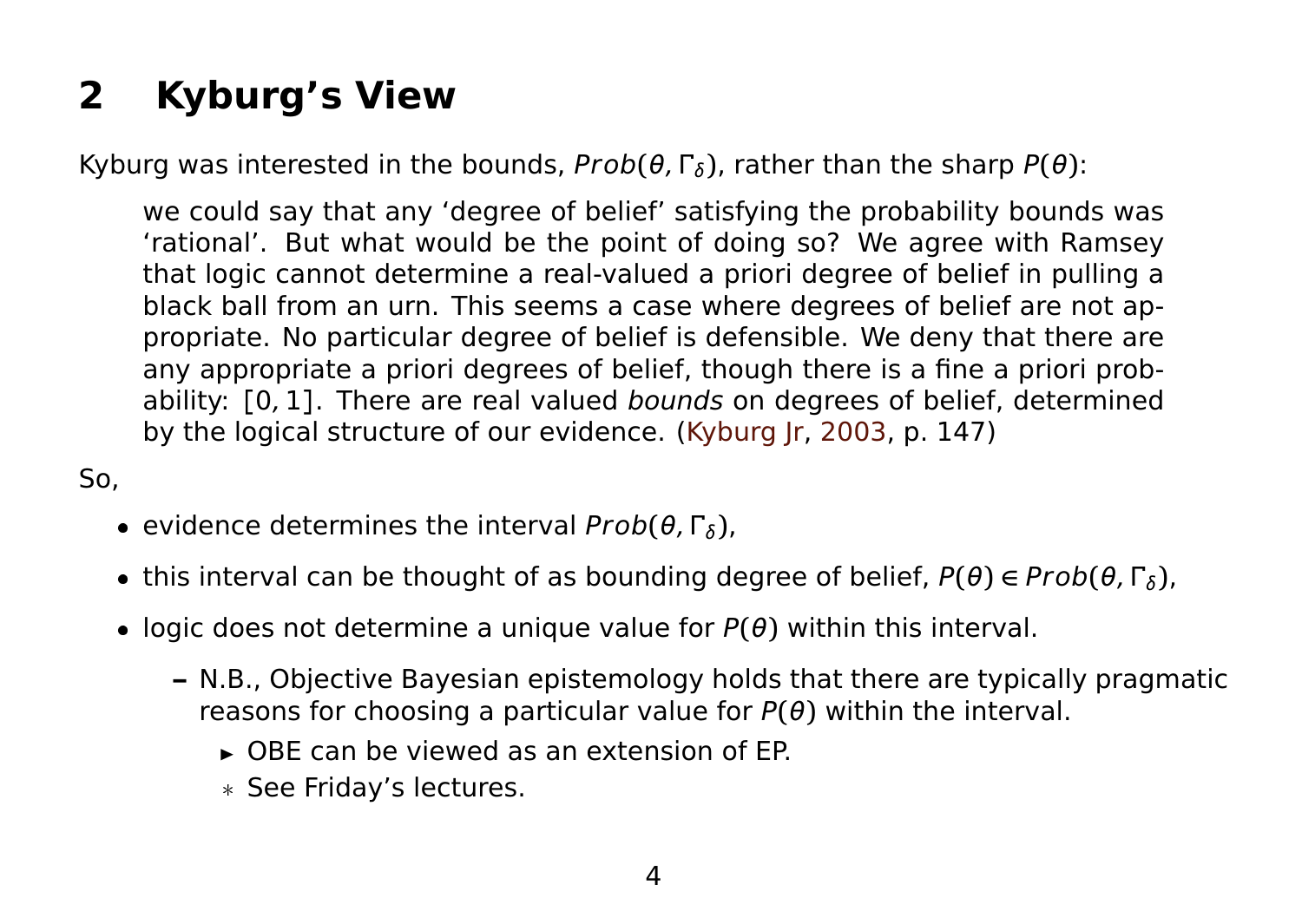## <span id="page-4-0"></span>**3 Statistical Statements**

 $\frac{1}{2}$  ( $\frac{x}{r(x)}$ ,  $\rho(x)$ ,  $\lceil \frac{1}{r(x)} \rceil$ ),

- the proportion of  $\rho$ -s that satisfy  $\tau$  is between *l* and  $u: freq_{\rho}(\tau) \in [l, u]$ .
	- **–** ρ is the reference class.
- The language  $\mathcal{L}^{ep}$  of EP is a first order language in which such statements can be expressed.

#### **Urn Example.** It is known just that

- the proportion of White balls in an Urn is in  $[L, u]$ , %x(W(x), U(x),  $[I, u]$ ).
- $\bullet$  ball t is drawn from the Urn,  $U(t)$ .
- ► Then we can derive  $P(W(t)) \in [l, u]$ .
	- **–** If  $l = u = n/N$  then we can derive  $P(W(t)) = n/N$ .
	- **–** If there is conflicting statistical evidence then EP applies conflict resolution rules.
	- **–** If there is no statistical evidence we derive P**(**W**(**t**)) ∈ [**0, 1**]**.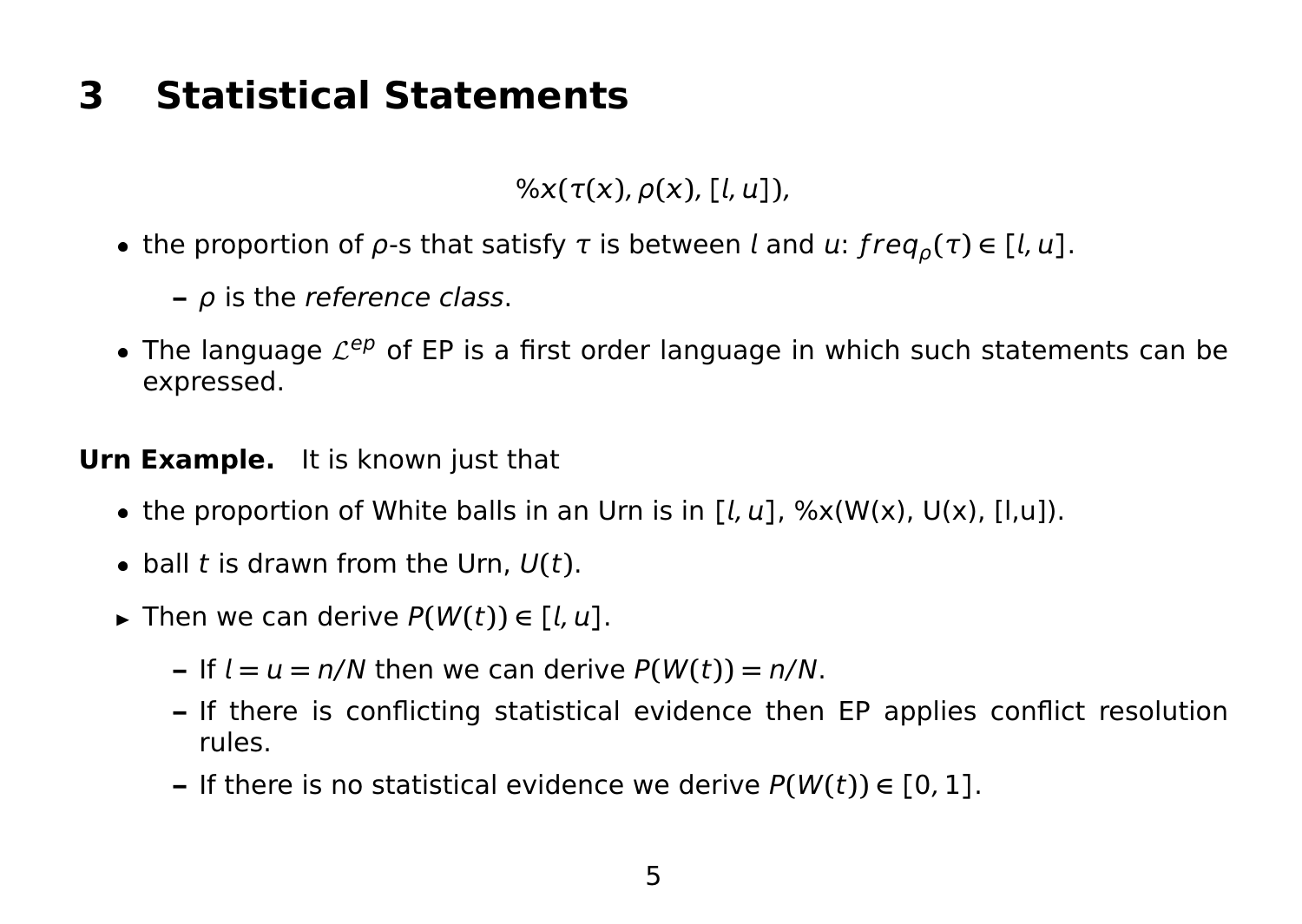## <span id="page-5-0"></span>**4 Conflict Resolution**

**Reference Class Problem:** How can one calculate the probability that an individual satisfies  $\tau$  when it belongs to several reference classes  $\rho_i$  with known statistics?

- Suppose we know that
	- **– [**p, q**]** is the smallest interval covering reports of the proportion of Rs that are  $Us$ .
	- **– [**, **]** is the smallest interval covering reports of the proportion of Ss that are Vs.
	- $\rightarrow$  U(t<sub>1</sub>)  $\leftrightarrow$  V(t<sub>2</sub>), R(t<sub>1</sub>), S(t<sub>2</sub>).
- [p, q] and [l, u] conflict if neither interval is strictly contained in the other.
- $\bullet$  One can ignore the S, V evidence if

**Richness:** The intervals conflict and R measures S together with other properties.  $-R = (S, T, \ldots)$ **Specificity:** The intervals conflict and R holds of fewer individuals than S.

**Strength:** [*l, u*] contains all intervals that survive Richness and Specificity.

**E** The remaining statistics are the relevant statistics. The smallest interval covering these gives the evidential probability.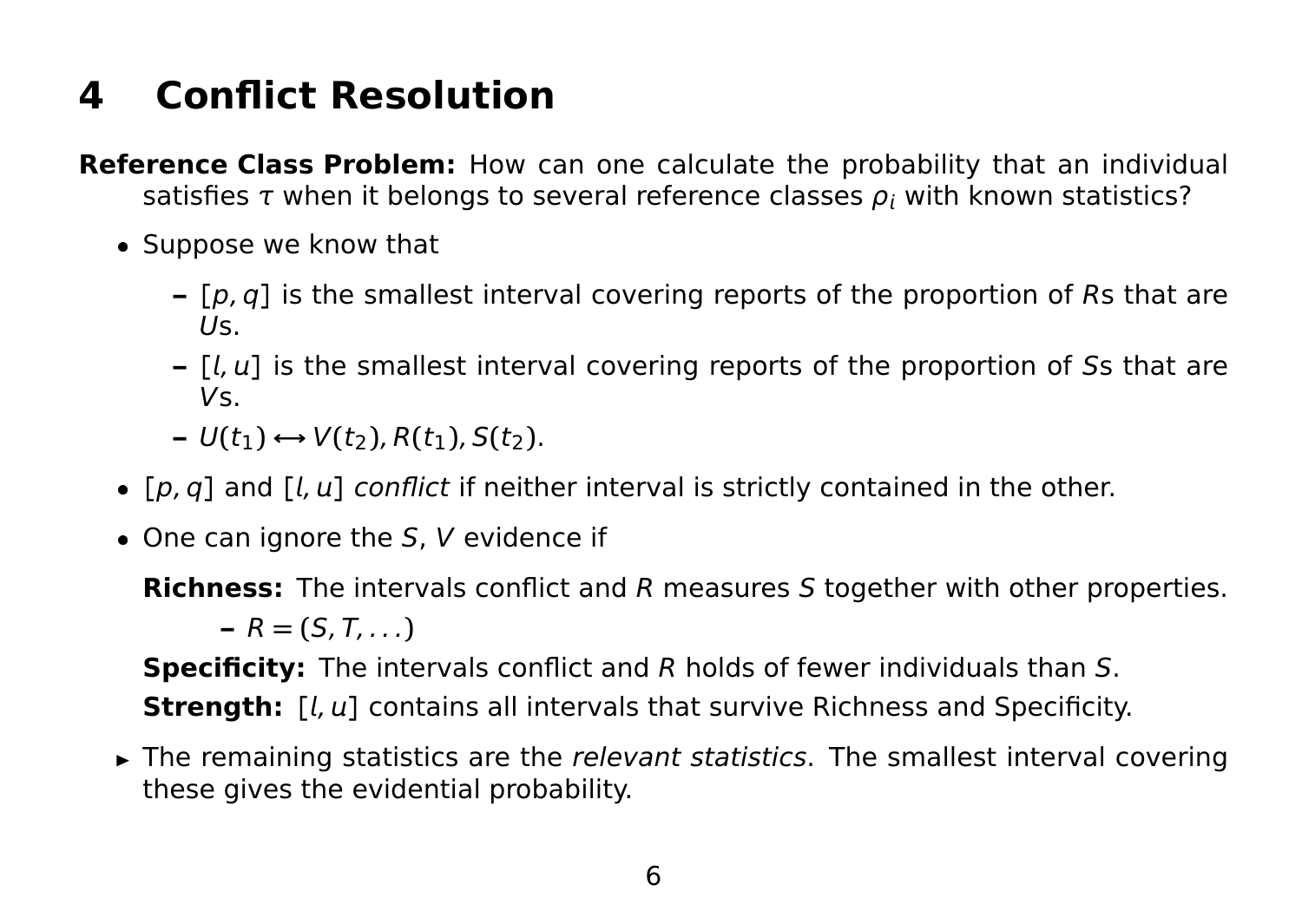#### **Example**

- Evidential certainties:
	- **–** Bob smokes a packet of cigarettes a day and is a politician.
	- 1. The proportion of smokers that live to the age of 80 is in **[**.5, .8**]**
	- 2. The proportion of obese smokers living to 80 is in **[**.3, .7**]** while the proportion of non-obese smokers living to 80 is in **[**.6, .7**]**.
	- 3. The proportion of those who smoke a packet a day living to 80 is in **[**.4, .75**]**.
	- 4. The proportion of politicians living to 80 is in **[**.6, .7**]**.
- 1 is eliminated in favour of 2 by Richness.
- 2 is eliminated in favour of 3 by Specificity.
- 3 is eliminated in favour of 4 by Strength.
- **<sup>É</sup>** We conclude that the probability that Bob will live to 80 is in **[**.6, .7**]**.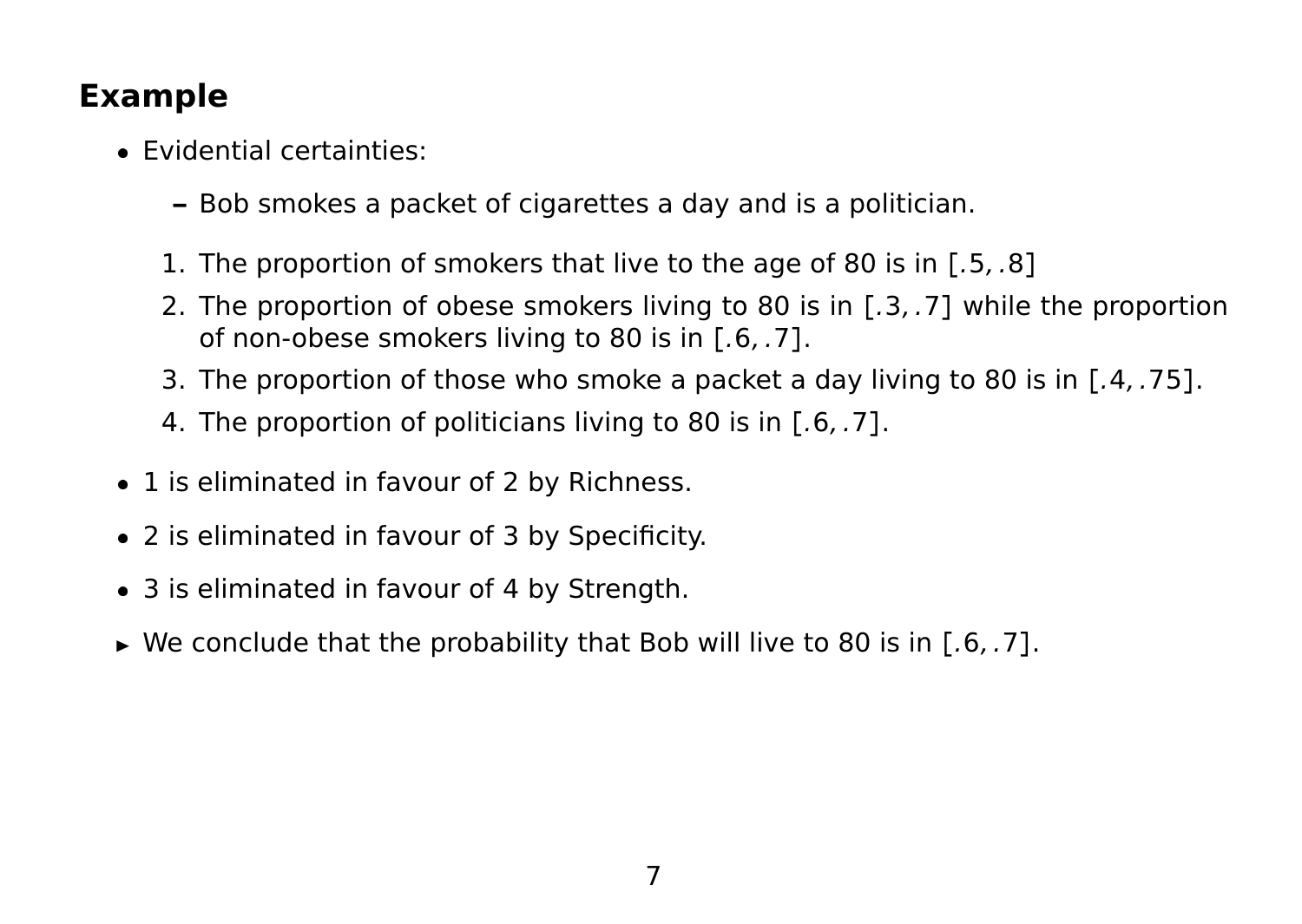## <span id="page-7-0"></span>**5 Entailment**

#### **First-order EP.** EP works like this:

- **Evidence consists of statements**  $\varphi_1, \ldots, \varphi_n$  **and their risk levels.**
- Consider the evidential certainties,  $\Gamma_{\delta} = \{ \varphi_i : P(\varphi_i) \geq 1 \delta \}.$
- **•** From  $\Gamma_{\delta}$  infer statements  $\psi$  of the form  $P(\theta) \in [\ell, u]$ .
- From these statements infer  $\Gamma_{\varepsilon} = \{\theta : l \geq 1 \varepsilon\}$  (the accepted conclusions).

$$
\varphi_1^{[1-\delta,1]}, \ldots, \varphi_m^{[1-\delta,1]}, \varphi_{m+1}^{X_{m+1}}, \ldots, \varphi_n^{X_n} \longrightarrow \varphi_1, \ldots, \varphi_m \longrightarrow \psi \longrightarrow \theta
$$

- **×** This ignores
	- **–** the  $\varphi_i \notin \Gamma_{\delta}$ .
	- **–** the uncertainty attaching to each  $\varphi_i \in \Gamma_{\delta}$ .
	- $\blacktriangleright$   $\lceil l, u \rceil$  may not accurately bound the probability of  $\theta$  given the evidence.
- **×** This also ignores
	- **–** the θ **6∈** <sup>ϵ</sup>
	- **–** the uncertainty of each  $\theta \in \Gamma_{\varepsilon}$ .
- **×** Acceptance over a constant threshold is implausible.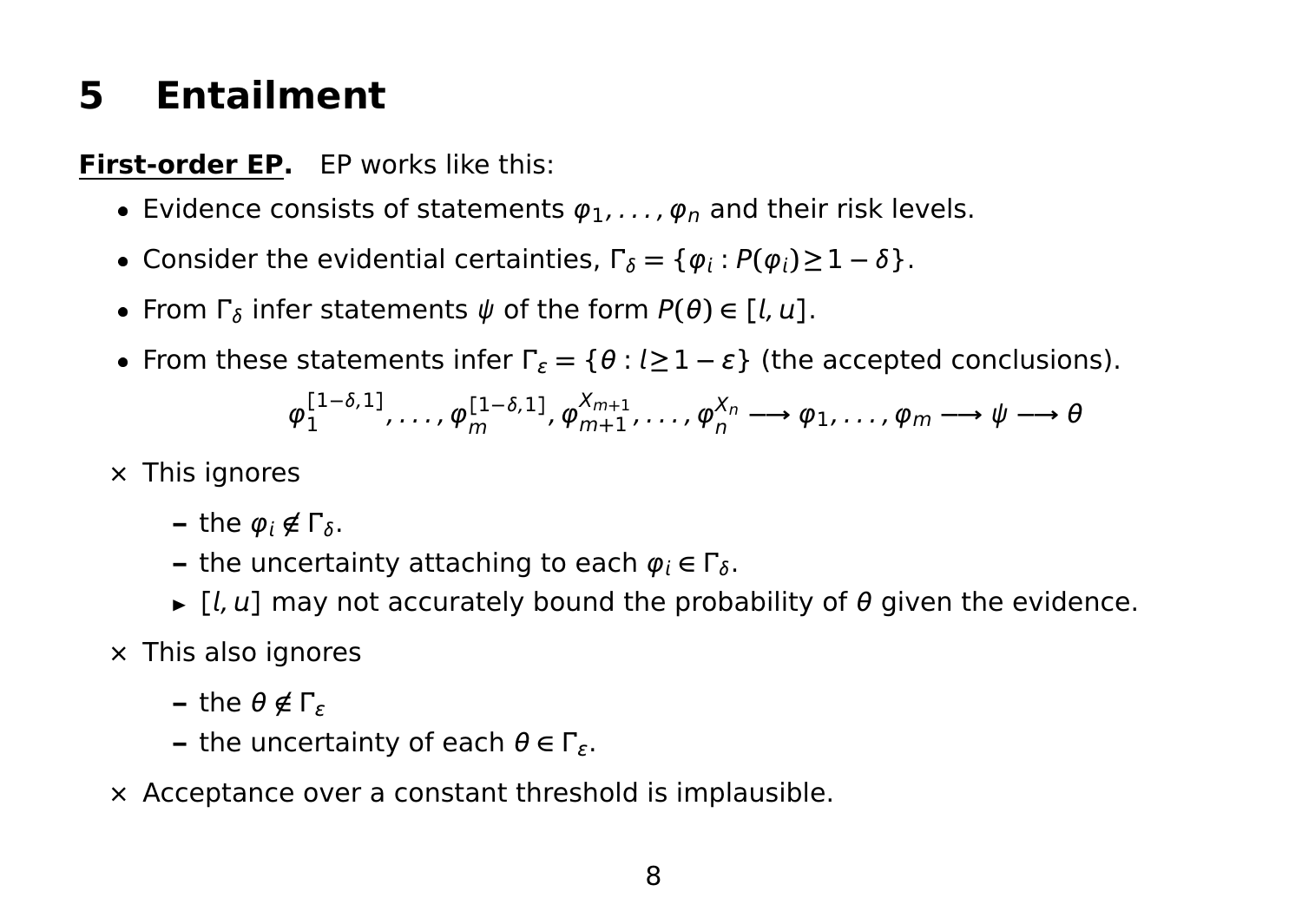**Second-order EP.** Total Evidence: it is better not to ignore the uncertainties:

- Evidence consists of  $\varphi_1, \ldots, \varphi_n$  and their risk levels  $X_1, \ldots, X_n$ .
- **•** Infer statements  $\psi$  of the form  $P(\theta) \in [l, u]$  and their risk levels Y.
- Decide what statements  $\theta$  to accept on the basis of this fuller information.

**Representation.**  $\varphi_1^{X_1}$  $\mathcal{P}_1^{\mathsf{X}_1}, \ldots, \boldsymbol{\varphi}_n^{\mathsf{X}_n} \boldsymbol{\thickapprox} \psi^{\mathsf{Y}_n}$ 

**Semantics.** The entailment holds iff  $P(\psi) \in Y$  for all probability functions P that satisfy

- the premisses  $P(\varphi_1) \in X_1, \ldots, P(\varphi_n) \in X_n$ ,
- $\bullet$  P is distributed uniformly over the EP interval (unless there is evidence otherwise):
	- $\mathsf{P}(F t) \in [l, u]$  follows from  $\Phi$  by  $1^{\circ}$  EP then

$$
P(P(Ft) \in [l', u'] | \Phi) = \frac{|[l, u] \cap [l', u']|}{|[l, u]|},
$$

- items of evidence are independent (unless there is evidence of dependence).
- ► Models are probability functions.
	- **É** This yields a (decomposable, monotonic) probabilistic logic.
	- **-** Not the case with 1<sup>o</sup> EP.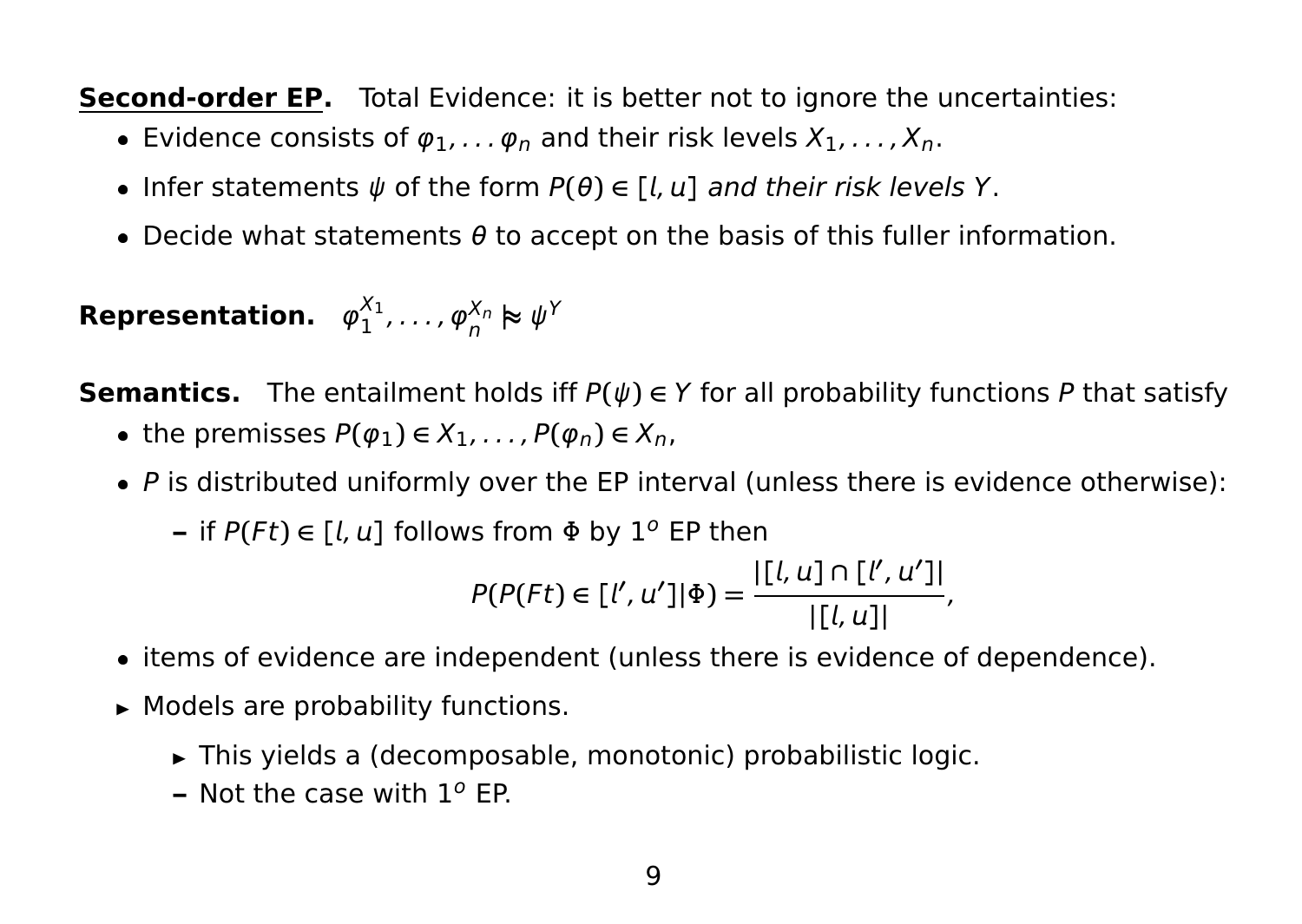## <span id="page-9-0"></span>**6 Inference**

$$
\varphi_1^{X_1},\ldots,\varphi_n^{X_n}\approx\psi^?
$$

- Suppose
	- **–** LHS involves statistical statements,
	- $\psi$  is of the form  $P(\theta) \in [l, u]$ .
- **E** Natural to invoke the EP semantics.
	- **–** Models are probability functions.
- If the  $X_i$  are closed intervals then we can represent the models of the LHS by a credal net.

**Plug and Play:** Use this net to calculate  $Y = {P(\psi): P \text{ models LHS}}$ 

- Via the common inferential machinery:
	- **–** Compilation methodology: compile to a d-DNNF net.
	- **–** Use hill-climbing numerical methods to approximate Y.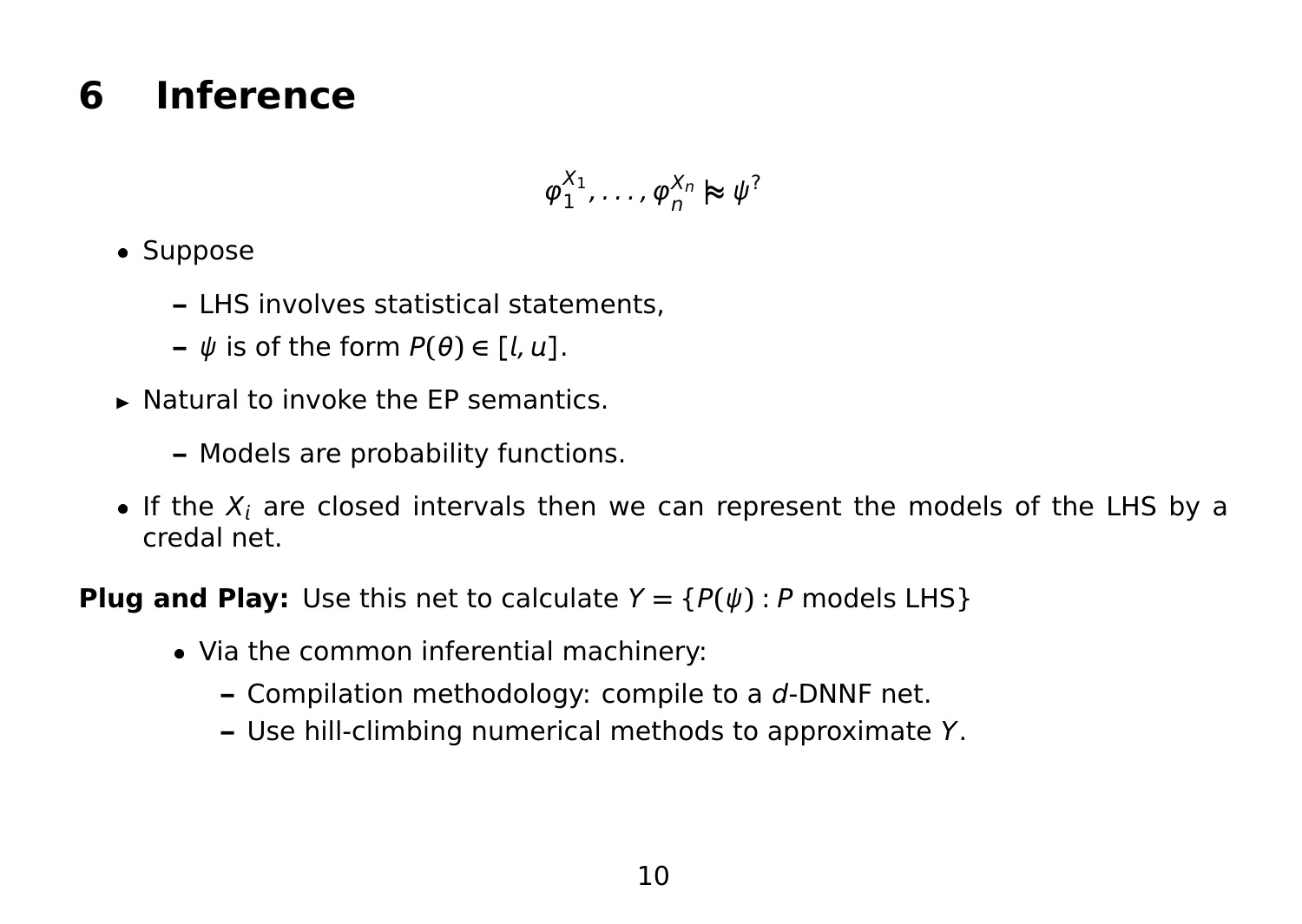#### **Constructing the Credal Net**

The structure of  $1^o$  EP calculations determine the structure of the credal net:

```
\int freq_{R}(F) \in [.2, .4]^{[.9,1]}, Rt^{\{1\}} \approx P(Ft) \in [.2, .4]^{?}
```


The  $X_i$  and  $1^o$  EP inferences determine the conditional probability constraints:

 $P(\varphi_1) \in [.9, 1], P(\varphi_2) = 1$ 

 $P(\psi|\varphi_1 \wedge \varphi_2) = 1$ ,  $P(\psi|\neg \varphi_1 \wedge \varphi_2) = 0.2 = P(\psi|\varphi_1 \wedge \neg \varphi_2) = P(\psi|\neg \varphi_1 \wedge \neg \varphi_2)$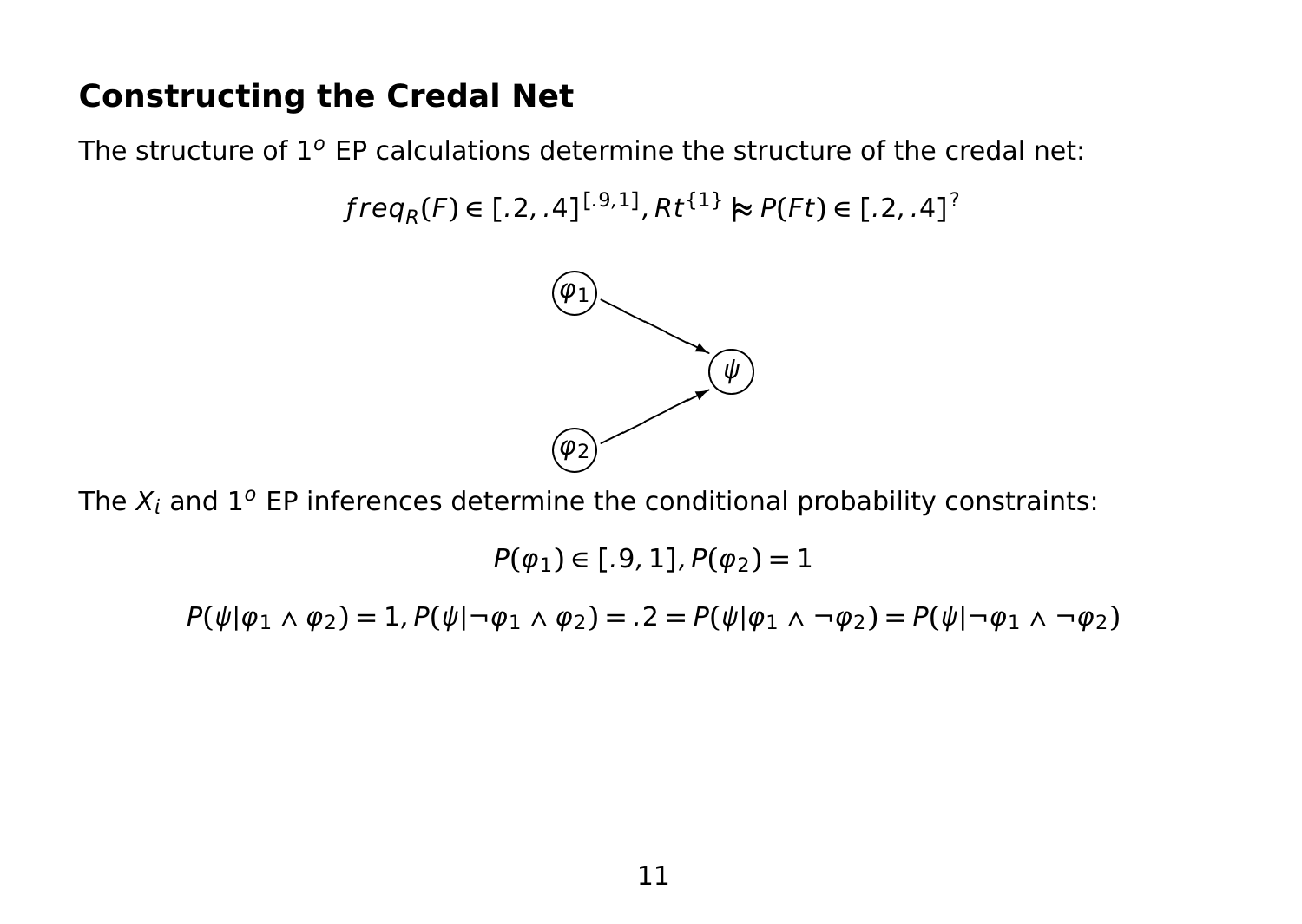We can then chain inferences (won't work in  $1^o$  EP):

 $\int freq_{R}(F) \in [.2, .4]^{[.9,1]}, Rt^{\{1\}} \approx P(Ft) \in [.2, .4]^{Y_{1}}$ freq<sub>R</sub>(F)  $\in$  [.2, .4]<sup>[.9,1]</sup>, Rt<sup>{1}</sup>, freq<sub>F</sub>(G)  $\in$  [.6, .7]<sup>[.9,1]</sup>  $\approx$  P(Gt)  $\in$  [0, .25]<sup>?</sup>



 $P(\varphi_1) \in [.9, 1], P(\varphi_2) = 1, P(\varphi_3) \in [.0.9, 1]$ 

$$
P(\psi_1|\varphi_1 \wedge \varphi_2) = 1, P(\psi_1|\neg \varphi_1 \wedge \varphi_2) = .2 = P(\psi_1|\varphi_1 \wedge \neg \varphi_2) = P(\psi_1|\neg \varphi_1 \wedge \neg \varphi_2)
$$
  
\n
$$
P(\psi_2|\psi_1 \wedge \varphi_3) = \frac{|[.2 \times .6 + .8 \times .1, .4 \times .7 + .6 \times .1] \cap [0, .25]|}{|[.2 \times .6 + .8 \times .1, .4 \times .7 + .6 \times .1]|} = .31,
$$
  
\n
$$
P(\psi_2|\neg \psi_1 \wedge \varphi_3) = .27, P(\psi_2|\psi_1 \wedge \neg \varphi_3) = P(\psi_2|\neg \psi_1 \wedge \neg \varphi_3) = .25
$$